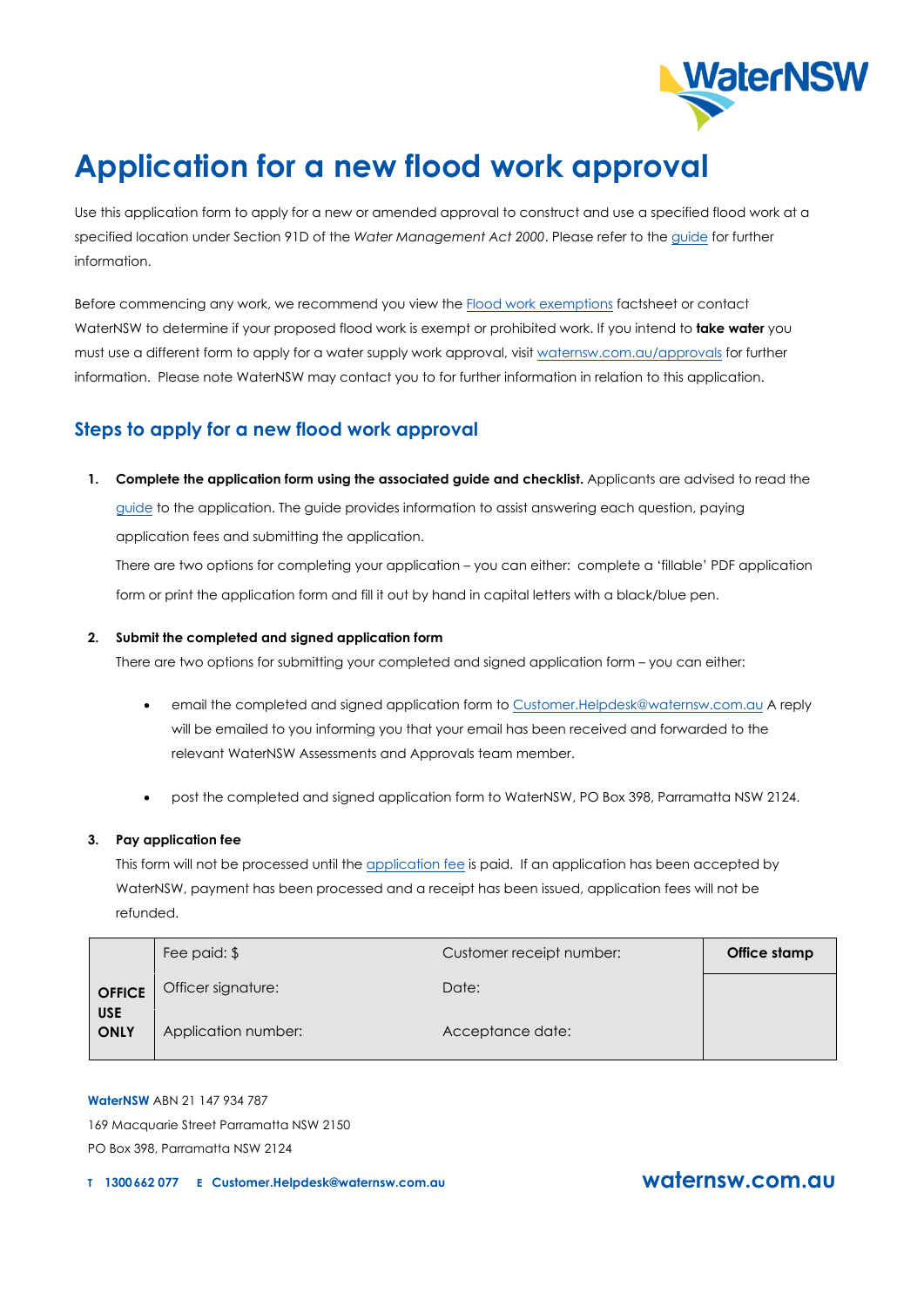

# **Flood work application checklist**

Please ensure that the following items have been addressed in the respective sections of your flood work application form:

| <b>Section A: Applicant details</b>                           |                                                                                                              |  |  |  |  |
|---------------------------------------------------------------|--------------------------------------------------------------------------------------------------------------|--|--|--|--|
|                                                               | All details of listed owners on land title certificate provided; or                                          |  |  |  |  |
|                                                               | All details of lawful occupiers of the land provided                                                         |  |  |  |  |
|                                                               | Multiple copies of applicant details page attached to application (if required)                              |  |  |  |  |
|                                                               |                                                                                                              |  |  |  |  |
|                                                               | Section B: Person to contact prior to determination of this application                                      |  |  |  |  |
|                                                               | All details for person to contact prior to determination provided                                            |  |  |  |  |
|                                                               | Section C: Ownership of land where flood work is/will be located. *One box must be ticked in relation to the |  |  |  |  |
| applicant                                                     | Owner of the land on which the work is to be located                                                         |  |  |  |  |
|                                                               | Lawful occupier of the land on which the work is to be located                                               |  |  |  |  |
|                                                               | <b>Section D: Pre-application discussion</b>                                                                 |  |  |  |  |
|                                                               | Details of pre-application discussion with WaterNSW provided                                                 |  |  |  |  |
|                                                               | Section E: Does other legislation apply?                                                                     |  |  |  |  |
|                                                               | Notice of Determination from Council provided (if required)                                                  |  |  |  |  |
| <b>Section F: Flood work</b>                                  |                                                                                                              |  |  |  |  |
|                                                               | New/existing worktable completed                                                                             |  |  |  |  |
|                                                               | <b>Section G: Environmental issues</b>                                                                       |  |  |  |  |
|                                                               | All environmental questions have been answered                                                               |  |  |  |  |
|                                                               | Section H: Maps, plans and reports                                                                           |  |  |  |  |
|                                                               | Attach a detailed plan of the work/s showing the height of the full length above                             |  |  |  |  |
|                                                               | surrounding ground level.                                                                                    |  |  |  |  |
|                                                               | Topographic map of each property attached                                                                    |  |  |  |  |
|                                                               | Location of property labelled                                                                                |  |  |  |  |
|                                                               | Location of all existing works labelled                                                                      |  |  |  |  |
|                                                               | Rivers and wetlands labelled                                                                                 |  |  |  |  |
| Section I: Information required for assessment of application |                                                                                                              |  |  |  |  |
|                                                               | 'Likely Impacts' assessment provided (if required)                                                           |  |  |  |  |
|                                                               | Hydraulic modelling report provided (if required)                                                            |  |  |  |  |
|                                                               | <b>Section J: Declaration of applicant/s</b>                                                                 |  |  |  |  |
|                                                               | All applicants have signed this section                                                                      |  |  |  |  |
|                                                               | Photocopied and completed Section A to I if there are more than 3 applicants.                                |  |  |  |  |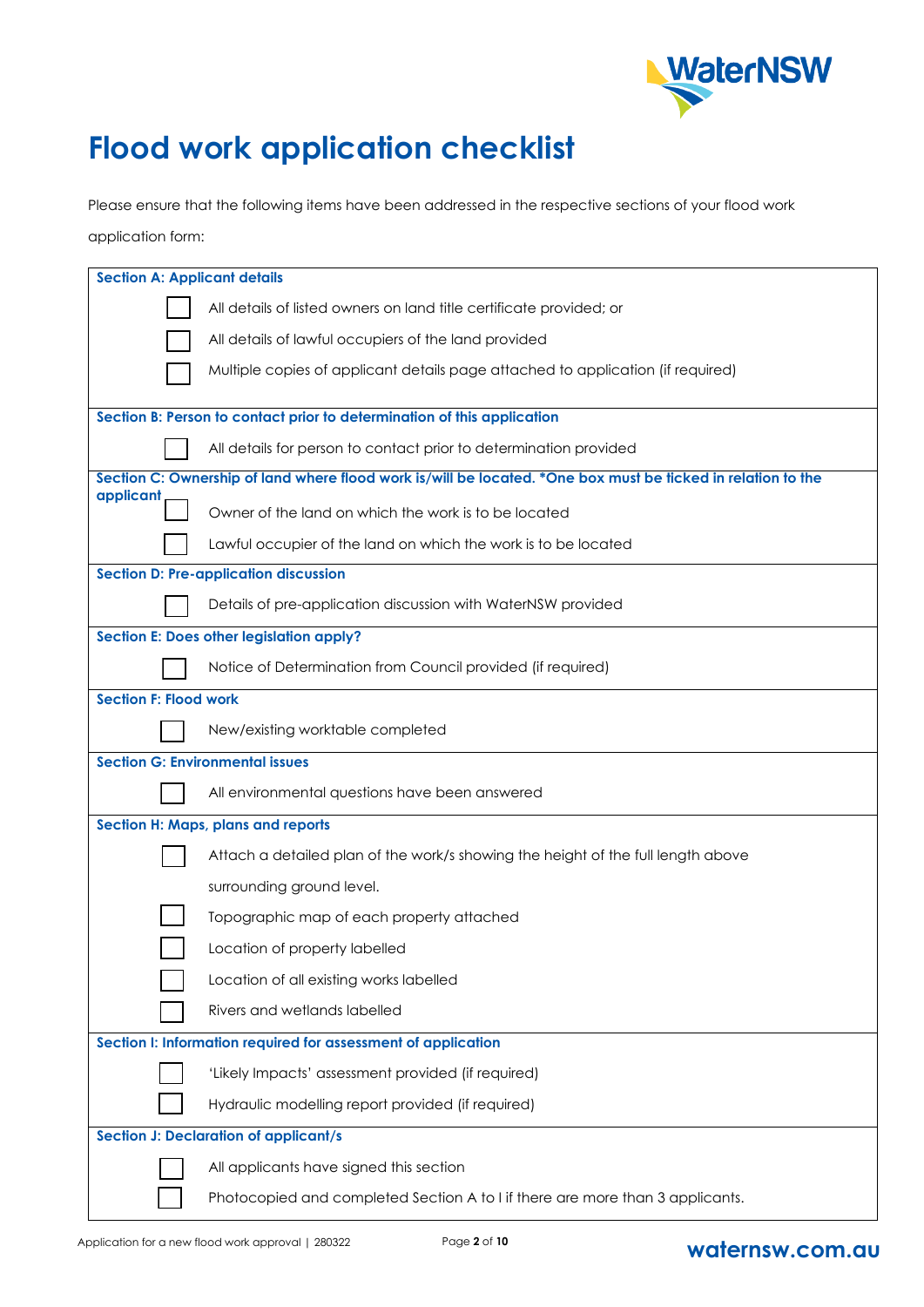

# **SECTION A – APPLICANT DETAILS**

All owners listed on the Land Title Certificate, or all lawful occupiers of the land, must be listed here and must sign Section J of the application form. See the guide for further information.

#### **Applicant**

| A <sub>1</sub> Title (Mr, Mrs, Ms)            |  | A <sub>2</sub> Surname       |                                                                                                                                                     |  |  |
|-----------------------------------------------|--|------------------------------|-----------------------------------------------------------------------------------------------------------------------------------------------------|--|--|
| A <sub>3</sub> Given name/s                   |  | $AA$ D.O.B                   |                                                                                                                                                     |  |  |
| A5 Company/corporation name (if applicable)   |  |                              |                                                                                                                                                     |  |  |
| A6 ACN (if applicable)                        |  | A7 ABN                       | (If you do not hold an ACN and are an organisation incorporated in NSW you<br>must provide an ABN and a copy of your certificate of incorporation). |  |  |
| As Position held (if applicable)              |  |                              |                                                                                                                                                     |  |  |
| A <sub>9</sub> Postal address                 |  |                              |                                                                                                                                                     |  |  |
| A <sub>11</sub> State<br>A <sub>10</sub> Town |  | A <sub>12</sub> Postcode     | A13 Country                                                                                                                                         |  |  |
| A <sub>14</sub> Phone                         |  | A <sub>15</sub> Mobile phone |                                                                                                                                                     |  |  |
| A <sub>16</sub> Email                         |  |                              |                                                                                                                                                     |  |  |

# **Additional applicant (if applicable)**

| A <sub>17</sub> Title (Mr, Mrs, Ms)          |  | A <sub>18</sub> Surname                                                                                                                                        |             |  |
|----------------------------------------------|--|----------------------------------------------------------------------------------------------------------------------------------------------------------------|-------------|--|
| A <sub>19</sub> Given name/s                 |  | $A20$ D.O.B                                                                                                                                                    |             |  |
| A21 Company/corporation name (if applicable) |  |                                                                                                                                                                |             |  |
| A22 ACN (if applicable)                      |  | A23 ABN<br>(If you do not hold an ACN and are an organisation incorporated in NSW you<br>must provide an ABN and a copy of your certificate of incorporation). |             |  |
| A24 Position held (if applicable)            |  |                                                                                                                                                                |             |  |
| A <sub>25</sub> Postal address               |  |                                                                                                                                                                |             |  |
| A27 State<br>A <sub>26</sub> Town            |  | A28 Postcode                                                                                                                                                   | A29 Country |  |
| A <sub>30</sub> Phone                        |  | A31 Mobile phone                                                                                                                                               |             |  |
| A <sub>32</sub> Email                        |  |                                                                                                                                                                |             |  |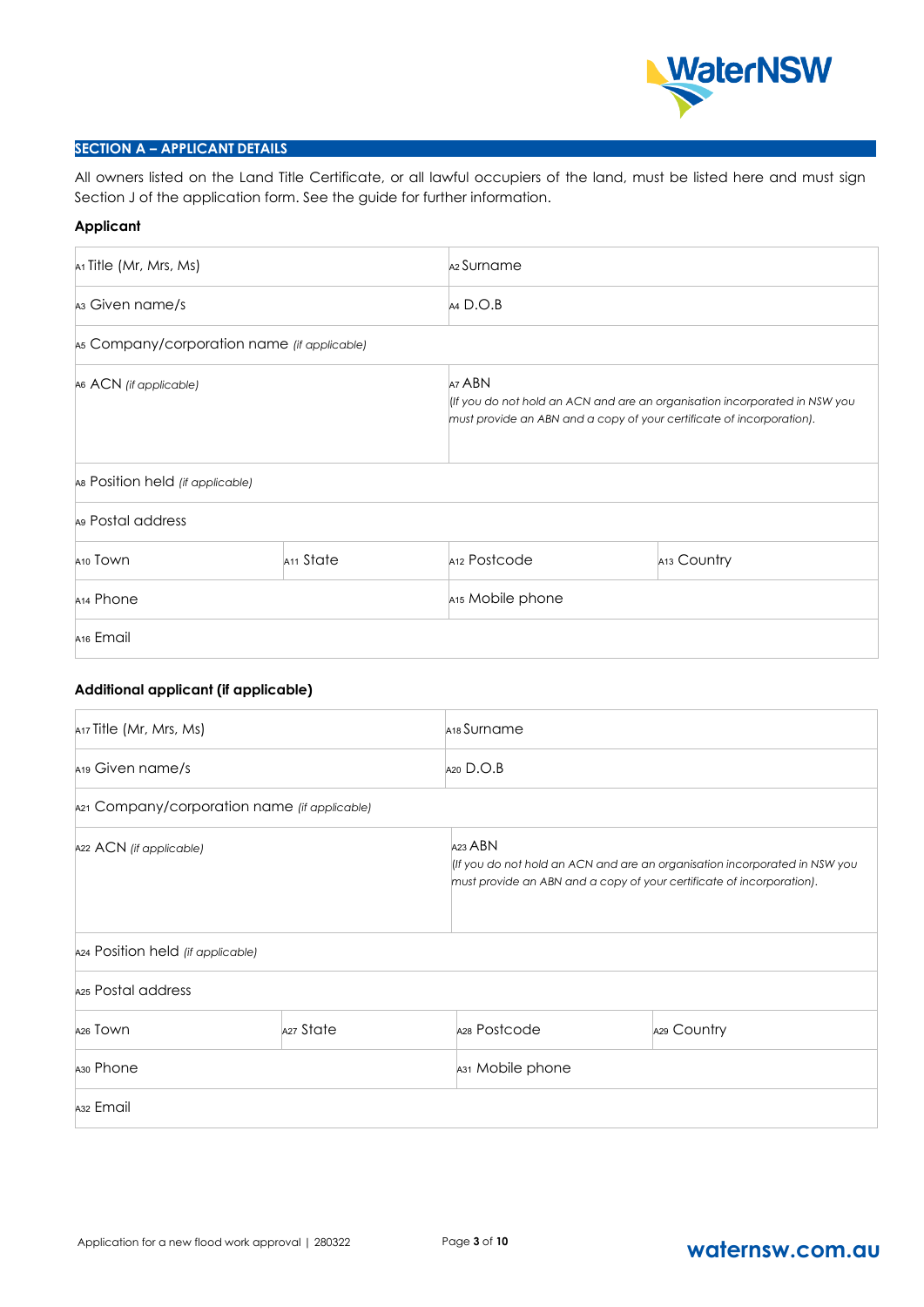

# **Additional applicant (if applicable)**

| A33 Title (Mr, Mrs, Ms)                      |  | A <sub>34</sub> Surname |                                                                                                                                                     |  |  |
|----------------------------------------------|--|-------------------------|-----------------------------------------------------------------------------------------------------------------------------------------------------|--|--|
| A <sub>35</sub> Given name/s                 |  | A <sub>36</sub> $D.O.B$ |                                                                                                                                                     |  |  |
| A37 Company/corporation name (if applicable) |  |                         |                                                                                                                                                     |  |  |
| A38 ACN (if applicable)                      |  | A <sub>39</sub> ABN     | (If you do not hold an ACN and are an organisation incorporated in NSW you<br>must provide an ABN and a copy of your certificate of incorporation). |  |  |
| A40 Position held (if applicable)            |  |                         |                                                                                                                                                     |  |  |
| A41 Postal address                           |  |                         |                                                                                                                                                     |  |  |
| A43 State<br>A42 TOWN                        |  | A44 Postcode            | A45 Country                                                                                                                                         |  |  |
| A <sub>46</sub> Phone                        |  | A47 Mobile phone        |                                                                                                                                                     |  |  |
| A48 Email                                    |  |                         |                                                                                                                                                     |  |  |

# **Additional applicant (if applicable)**

| A49 Title (Mr, Mrs, Ms)                      |         | A <sub>50</sub> Surname                                                                                                                             |  |             |  |
|----------------------------------------------|---------|-----------------------------------------------------------------------------------------------------------------------------------------------------|--|-------------|--|
| A <sub>51</sub> Given name/s                 |         | $A52$ D.O.B                                                                                                                                         |  |             |  |
| A53 Company/corporation name (if applicable) |         |                                                                                                                                                     |  |             |  |
| A54 ACN (if applicable)                      | A55 ABN | (If you do not hold an ACN and are an organisation incorporated in NSW you<br>must provide an ABN and a copy of your certificate of incorporation). |  |             |  |
| A56 Position held (if applicable)            |         |                                                                                                                                                     |  |             |  |
| Asz Postal address                           |         |                                                                                                                                                     |  |             |  |
| A <sub>59</sub> State<br>A58 TOWN            |         | A60 Postcode                                                                                                                                        |  | A61 Country |  |
| A62 Phone                                    |         | A63 Mobile phone                                                                                                                                    |  |             |  |
| A64 Email                                    |         |                                                                                                                                                     |  |             |  |
|                                              |         |                                                                                                                                                     |  |             |  |

If there are more than four approval holders, photocopy/print multiple copies of this page.

A33 Have extra copies of this page been attached? No Passes These – Specify number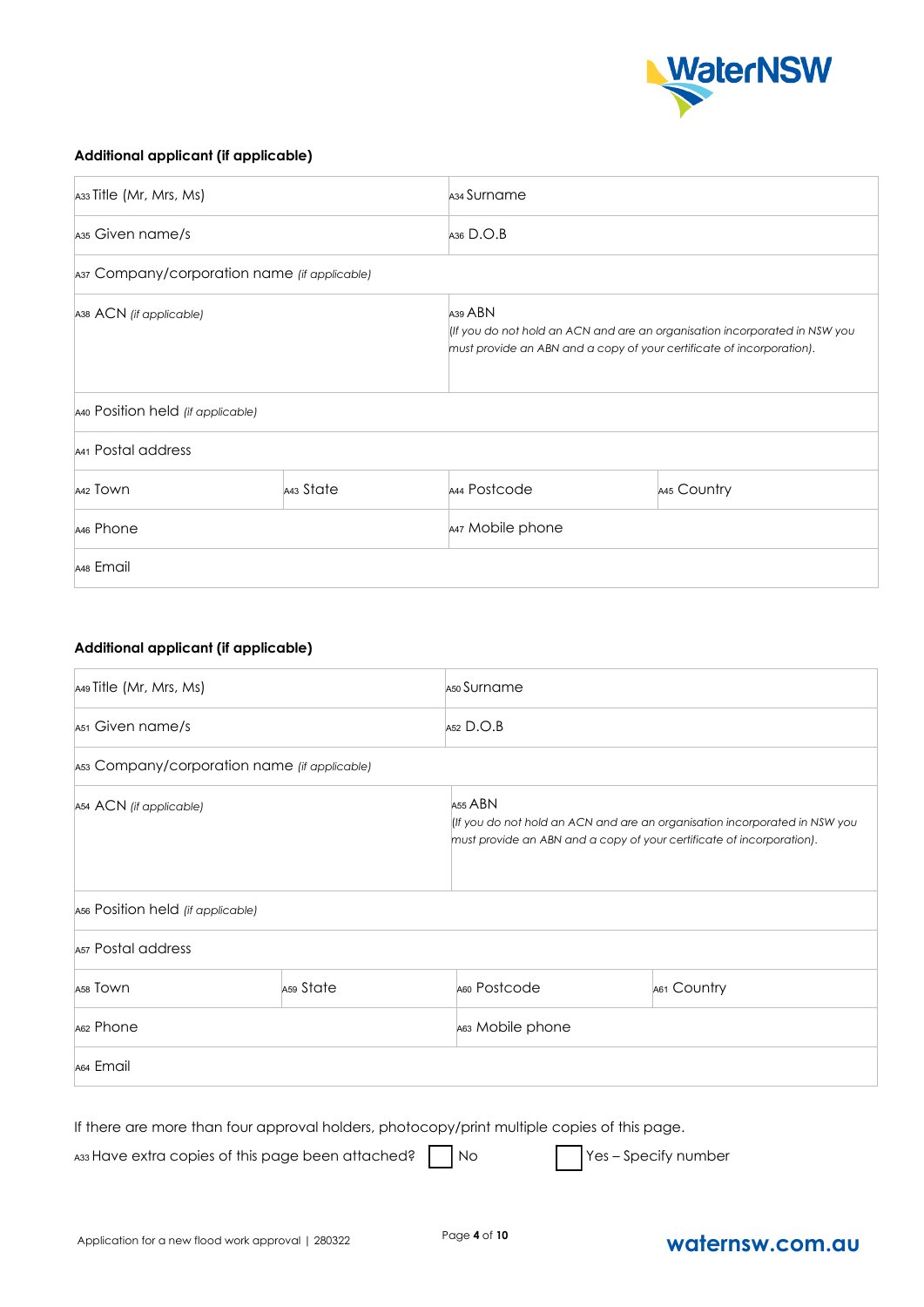

## **SECTION B – PERSON TO CONTACT PRIOR TO DETERMINATION OF THIS APPLICATION**

Note: If there is only one applicant you do not need to complete this section. If this section is not completed WaterNSW will assume the first applicant listed is the application contact.

Listing a contact assists WaterNSW in processing your application. We may need to contact the application contact to discuss the details of the application or request additional information. A delay in responding may result in your application being delayed or refused. Information provided by the application contact will be relied upon by WaterNSW in considering this application. Changes to any details must be submitted in writing, signed and dated by all applicants.

| $B1$ Title (Mr, Mrs, Ms)      |  | B <sub>2</sub> Surname       |            |
|-------------------------------|--|------------------------------|------------|
| B3 Given name/s               |  | $B4$ D.O.B                   |            |
| B <sub>s</sub> Postal address |  |                              |            |
| $B7$ State<br>B6 TOWN         |  | B8 Postcode                  | B9 Country |
| B <sub>10</sub> Phone         |  | B <sub>11</sub> Mobile phone |            |
| B <sub>12</sub> Email         |  |                              |            |

#### **SECTION C – OWNERSHIP OF LAND WHERE FLOOD WORK IS/WILL BE LOCATED**

Tick the appropriate boxes – relates to applicants listed in Section A. Is your application made as the:

c<sub>1</sub> Owner of the land on which the work is to be located

C2 Lawful occupier of the land on which the work is to be located

*\*Both boxes can be ticked.* 

# **SECTION D – PRE-APPLICATION DISCUSSION**

It is recommended you discuss your application with WaterNSW. Tick the appropriate box.

Have you had a pre-application discussion with WaterNSW?

|--|--|--|

D2 Yes

If yes, please complete the following:

| ns Date: | $\sim$ cm $\sim$<br>name:<br>711C<br>∴≏r<br>$\Box$ | Q(f)<br>:ation:<br>D4 |
|----------|----------------------------------------------------|-----------------------|
|          |                                                    |                       |

# **SECTION E – DEVELOPMENT CONSENT**

Tick the appropriate box/es

Does your proposal require development consent from your local council? If no, go to Section F.

| <sub>E1</sub> Yes |
|-------------------|
| $E2$ NO           |

Has development consent been granted? If yes, provide a copy of the Notice of Determination from council.

E3 Yes E4 No

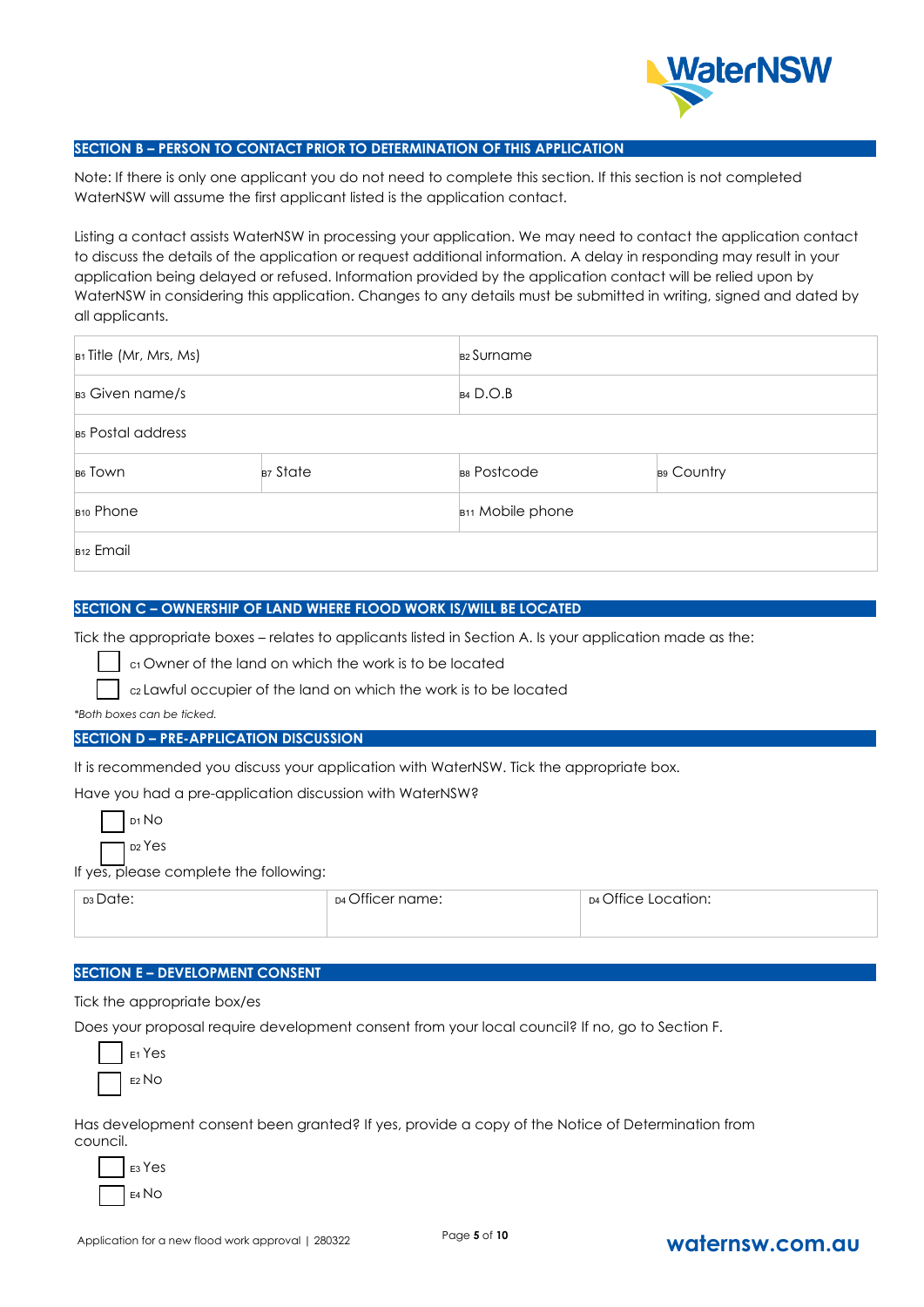

# **SECTION F – FLOOD WORK**

Amended approval applications must complete sections F2-F4 before continuing to the 'New/existing works' table. New approvals can skip to the 'New/existing works' table after completing F1.

| F1 Is this application for a new of amended approval? |                                                              |  |  |  |  |
|-------------------------------------------------------|--------------------------------------------------------------|--|--|--|--|
| New Approval                                          | Amended Approval                                             |  |  |  |  |
| F2 What is the approval number to be amended?         |                                                              |  |  |  |  |
|                                                       | F3 Are you applying to subdivide or consolidate an approval? |  |  |  |  |
| Yes                                                   | No                                                           |  |  |  |  |
| F4 Provide subdivision or consolidation details:      |                                                              |  |  |  |  |
|                                                       |                                                              |  |  |  |  |
|                                                       |                                                              |  |  |  |  |
|                                                       |                                                              |  |  |  |  |
|                                                       |                                                              |  |  |  |  |
|                                                       |                                                              |  |  |  |  |
|                                                       |                                                              |  |  |  |  |

#### F5 New or existing works table

| Lot | <b>DP</b> | Type of work | Height above ground | New/existing work?<br>(If existing list date of construction) |
|-----|-----------|--------------|---------------------|---------------------------------------------------------------|
|     |           |              |                     |                                                               |
|     |           |              |                     |                                                               |
|     |           |              |                     |                                                               |
|     |           |              |                     |                                                               |
|     |           |              |                     |                                                               |
|     |           |              |                     |                                                               |
|     |           |              |                     |                                                               |
|     |           |              |                     |                                                               |
|     |           |              |                     |                                                               |
|     |           |              |                     |                                                               |
|     |           |              |                     |                                                               |
|     |           |              |                     |                                                               |
|     |           |              |                     |                                                               |
|     |           |              |                     |                                                               |
|     |           |              |                     |                                                               |
|     |           |              |                     |                                                               |
|     |           |              |                     |                                                               |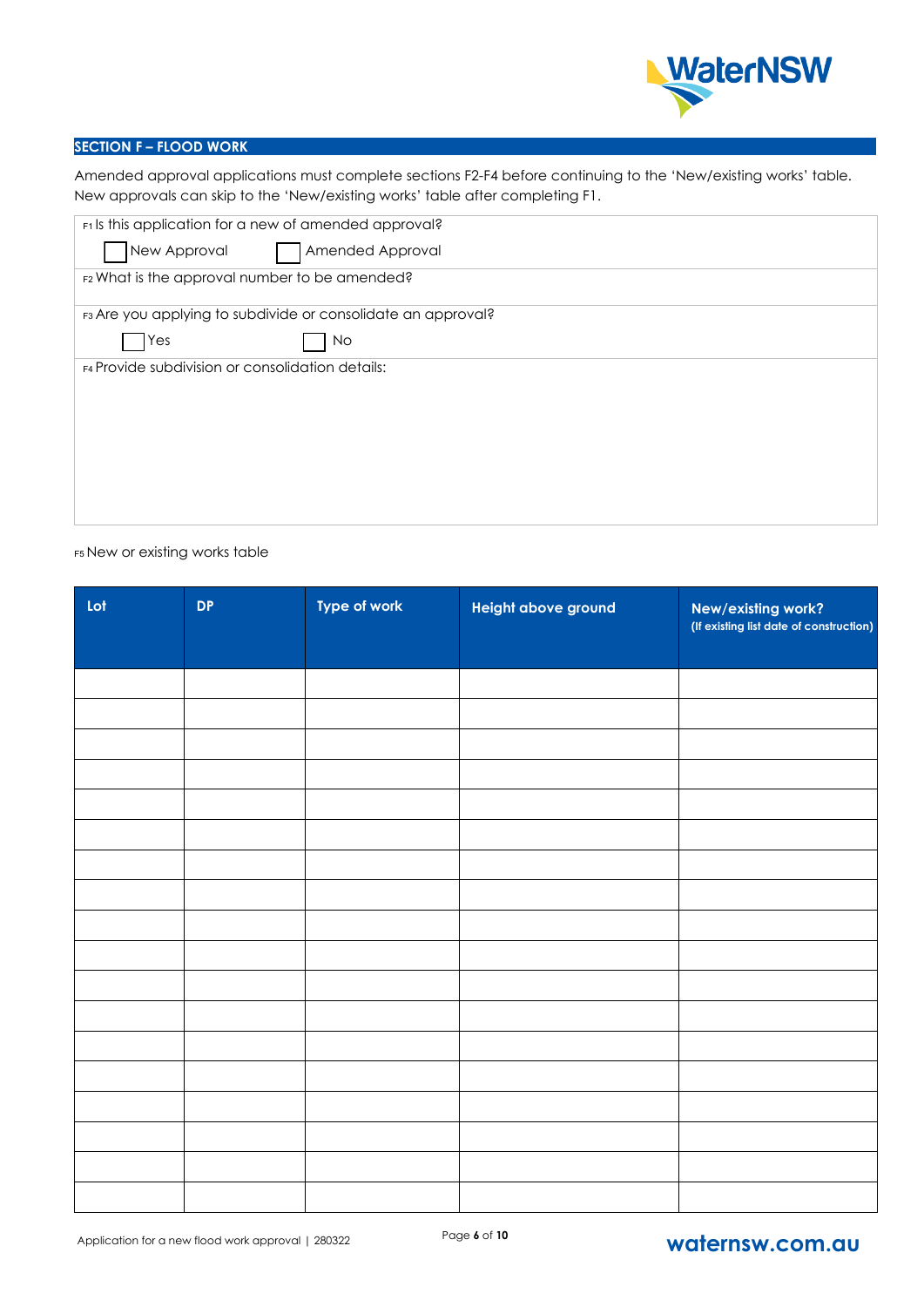

#### **SECTION G – ENVIRONMENTAL ISSUES**

| Please specify Information to assess likely impact on threatened species, populations, or ecological |
|------------------------------------------------------------------------------------------------------|
| communities by completing the following questions:                                                   |

| G1 Do you intend to clear or disturb any native vegetation to construct the work/s?     |
|-----------------------------------------------------------------------------------------|
| Yes<br><b>No</b>                                                                        |
| ez Does your proposal require consent to clear native vegetation (Including grassland)? |
| Yes<br>IN∩                                                                              |
| es If yes, has consent been granted to clear native vegetation?                         |
| <b>IYes</b><br>l No<br>G4 If yes, provide the consent number:                           |

#### **SECTION H – MAPS, PLANS AND REPORTS**

- Attach a topographic map, aerial photo and/or a farm plan of A3 or A4 size for each property that the work is located on, or one that shows all relevant properties. Clearly label the following information, if applicable:
	- o *location of property (with North arrow included)*
	- o *property boundary*
	- o *location of all existing works and location of proposed works. Include pumps, diversion works, flood protection works, bores, storages, channels etc.*
	- o *rivers and wetlands (including dry riverbeds and temporary wetlands)*
- Attach a detailed plan of the work/s showing the height of the full length of the work/s above surrounding ground level
- You may be asked to provide georeferenced shapefiles for the location of the works
- You may be asked to provide a detailed survey plan using Australian Height Datum (AHD) showing reduced levels relevant to the new/existing work/s.

#### **SECTION I – INFORMATION REQUIRED FOR ASSESSMENT OF APPLICATION**

You may be requested to provide one or more of the following with the application:

- 1. An assessment of likely impacts. See the guide for further information.
- 2. A hydraulic modelling report. See the guide for further information.

For further information contact WaterNSW on 1300 662 077. Pre-application meetings can be booked online at waternsw.com.au/licensing or by completing the pre-application form and emailing to [Customer.Helpdesk@waternsw.com.au](mailto:Customer.Helpdesk@waternsw.com.au)

# **SECTION J – DECLARATION OF APPLICANT/S**

Section J must be fully completed and signed by each applicant. If it is not fully completed, WaterNSW will return the application to the applicant as an invalid application. Please refer to the accompanying Guide to the Application for a New Flood Work Approval for further information.

If there are multiple applicants, please ensure that you retain unsigned copies of the completed application form for your records.

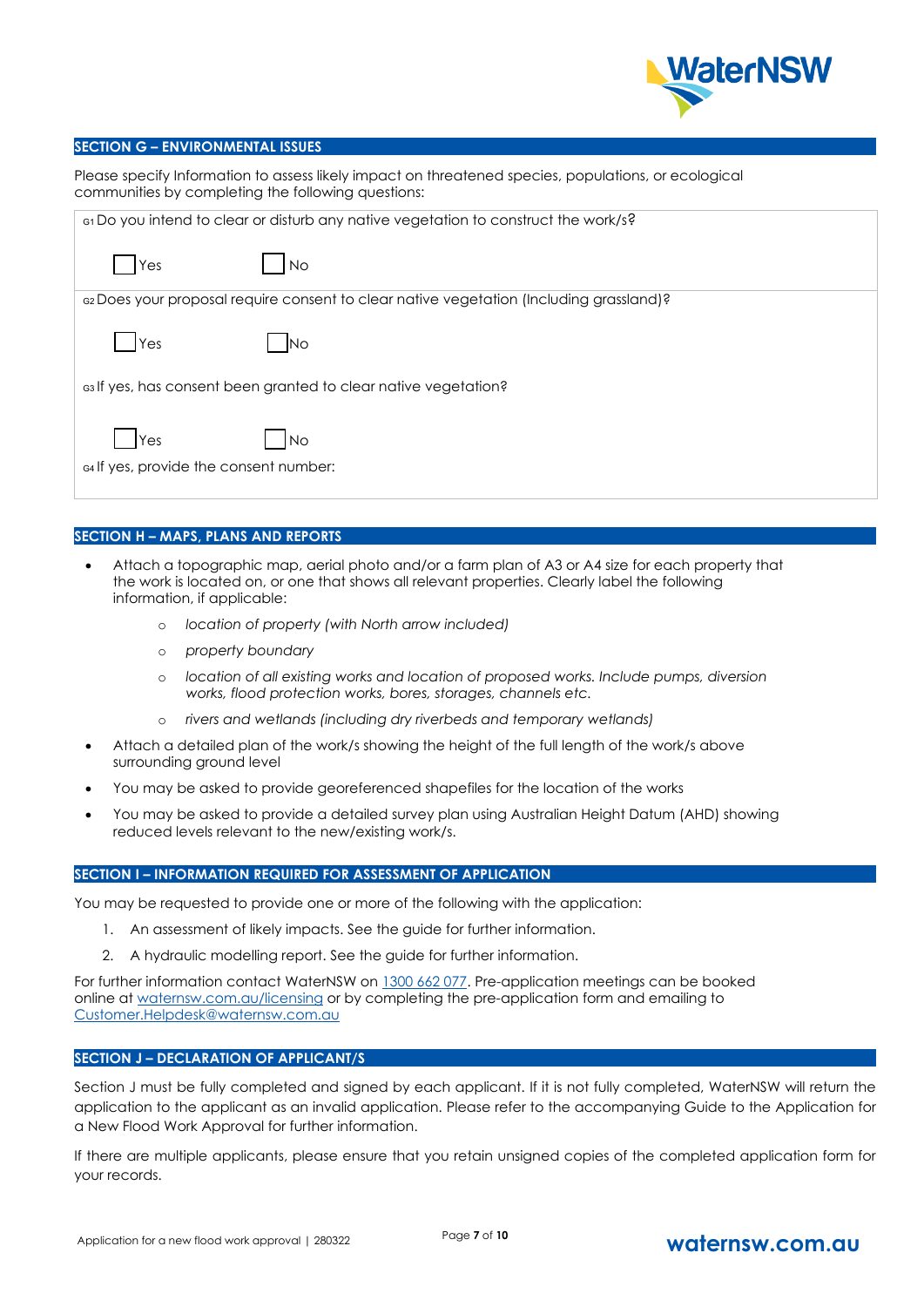

I/We, the undersigned applicants, acknowledge and agree:

- a) that I/We apply for a new approval for a flood work as described in this application:
- b) that this application will be determined in accordance with the *Water Management Act 2000* and any associated regulations or guidelines as in force from time to time, and that no right or entitlement shall arise pending determination of this application and that any such determination may be subject to conditions;
- c) that the application contact (where applicable) has my permission to act for and on my behalf in relation to any aspect of this application unless otherwise notified by us, and that WaterNSW will rely on information provided by the application contact in its consideration of this application;
- d) that the Crown in right of the State of New South Wales, including WaterNSW and its officers, employees, agents and successors ('the State'), accepts no liability in relation to any action, proceeding, claim, demand, cost, loss, damage or expense (including reasonable legal costs or expenses) arising directly or indirectly as a result of or in connection with this application or any act or omission of the State in connection with this application and I/we hereby agree to release and indemnify the State from and against any such action, proceeding, claim, demand, cost, loss, damage or expense to the fullest extent permitted by law;
- e) that all information contained in this application is accurate, true and complete in every detail and that the State will rely on such information;
- f) that I/we have read and understood the information contained in the WaterNSW privacy statement (below);
- g) that WaterNSW may collect, use and disclose my personal information as outlined in the WaterNSW privacy statement (below) and I consent to WaterNSW collecting, using and disclosing my personal information in accordance with the WaterNSW privacy statement;
- h) that I/we consent to WaterNSW sharing my personal information with NSW Government agencies or State-Owned Corporations from time to time;
- i) that the State does not provide any legal, financial or technical advice in connection with this application and that any such advice, if required, is to be obtained independently;
- j) that details about any approval arising out of this application will be recorded in the publicly available Register of Water Approvals pursuant to the *Water Management Act 2000*;
- k) that if this application is incomplete, it will not be accepted; and that more information may be requested if it is considered that it would be relevant to the consideration of this application.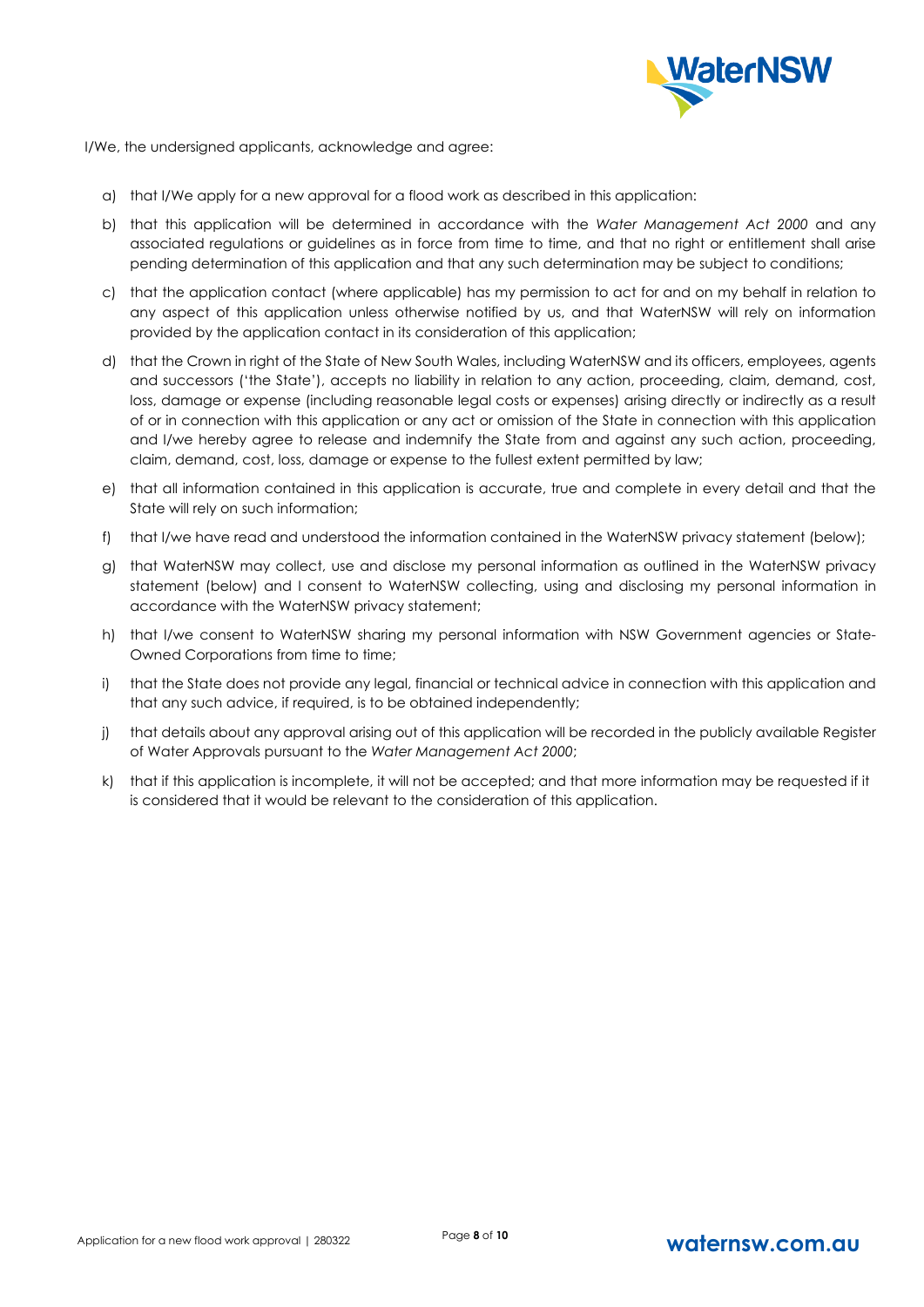

# **For applications made by individuals:**

| J1 Name            | Signature | Date |
|--------------------|-----------|------|
| <b>J2 Name</b>     | Signature | Date |
| <sub>ม3</sub> Name | Signature | Date |
| J4 Name            | Signature | Date |

## **For applications made by a corporation:**

Executed for and on behalf of the applicant in accordance with section 127 of *The Corporations Act 2001 Cth* (if a company) or by a duly authorised officer (for other types of corporations).

| J4 Name of company/corporation                     |                  |                   |                 |
|----------------------------------------------------|------------------|-------------------|-----------------|
| <b>J<sub>5</sub> Position of signatory officer</b> | company director | company secretary | duly authorised |
| J6 Name of signatory                               | Signature        |                   | Date            |
| J7 Position of signatory officer                   | company director | company secretary | duly authorised |
| J8 Name of signatory                               | Signature        |                   | Date            |